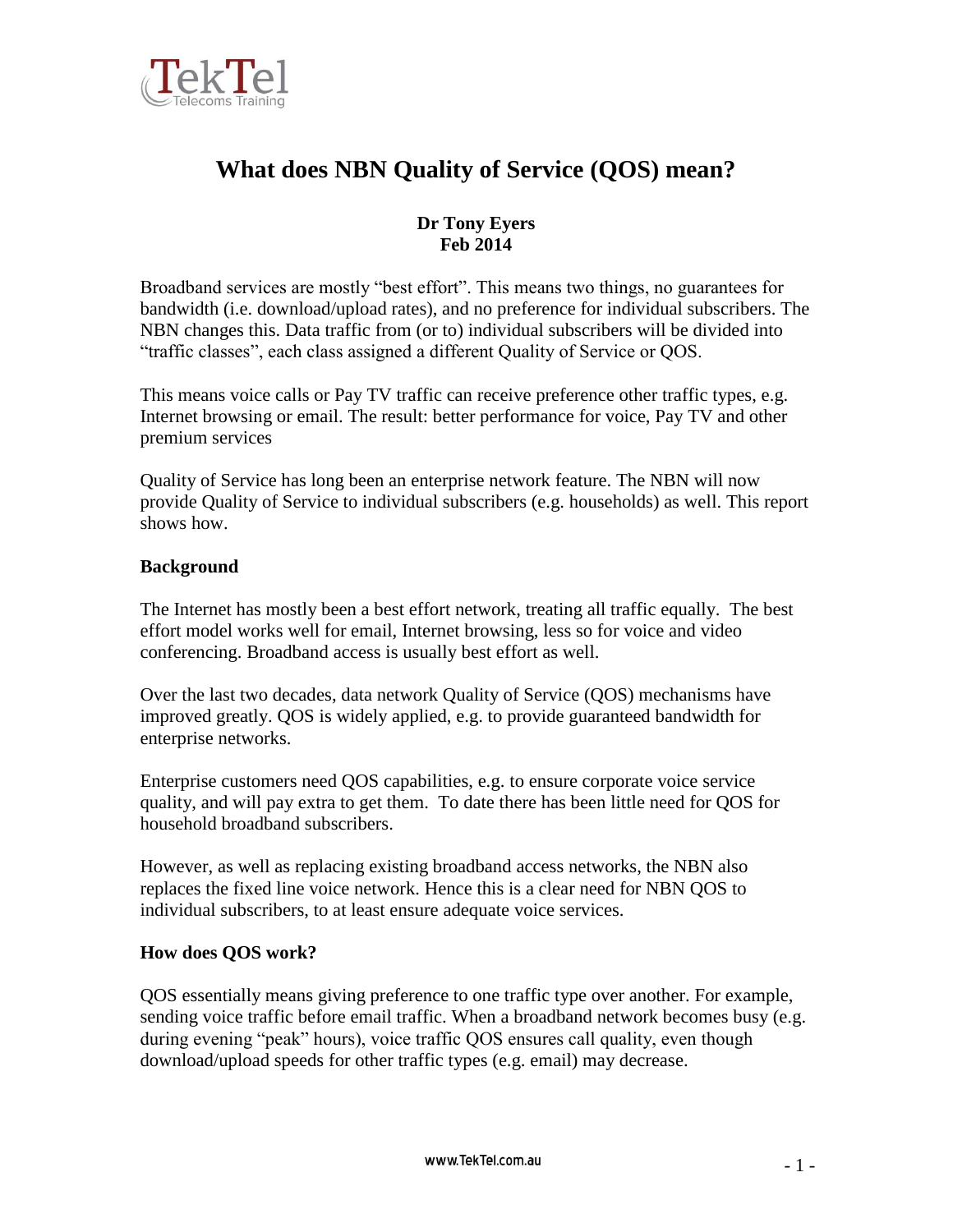

To provide QOS two things are needed. The first is a means to identify traffic types, e.g. a marker for voice traffic, another for email, another for video and so on. Then a method is needed to give priority to one traffic type over another.

Traffic identification may be done by inserting a "priority" field at the front of each data "packet". The NBN is based on Ethernet technology, where a 3 bit "Priority Code Point" field at the start of each Ethernet packet allows the QOS "class" to be identified.

For example, a Priority Code Point value of 5 (the three bits set to "101") might be assigned to all Ethernet voice call packets. This identifies the voice packets as highest priority. A lower priority value (e.g. 4) might be assigned to all video conferencing packets. Best effort packets may then be assigned a Priority Code Point value of 0.

Once the various traffic types have been identified, using the Priority Code Point field, then preferential treatment can be applied. Essentially this means a separate "queue" for each traffic class at the various network nodes. Traffic (e.g. Ethernet packets) in the highest priority queues are sent first, the lowest priority queue goes last, the others in between.

There are many other details, but this is essentially how QOS is applied.

## **How does the NBN provide QOS?**

The NBN identifies 4 QOS categories, or classes. These are

Traffic Class 1 (TC\_1): meant for voice or other services with strict delay requirements Traffic Class 2 (TC\_2): meant for interactive video services Traffic Class 3 (TC\_3): enterprise data services, e.g. with guaranteed bandwidth Traffic Class 4 (TC\_4): best effort

Traffic Class 1 has the highest priority, Traffic Class 4 (the default class) has the lowest priority.

The standard NBNCo "Access VC", which will underpin most subscriber broadband services, provides 150 kbps of TC\_1 capacity. This is for the NBN supported voice service, which replaces the previous fixed line voice service. For the default Access VC, all additional subscriber traffic is designated Traffic Class 4 (TC\_4), i.e. best effort with no guarantees.

Several methods may be used to indicate or mark traffic belonging to the four NBN Traffic Classes. A key method will be the Ethernet Priority Code Point (PCP) field outlined above. Here Ethernet frames (or packets) are assigned PCP values as follows

TC\_1 gets a PCP value of 5 TC\_2 gets a PCP value of 4 TC\_2 gets a PCP value of either 3 or 2